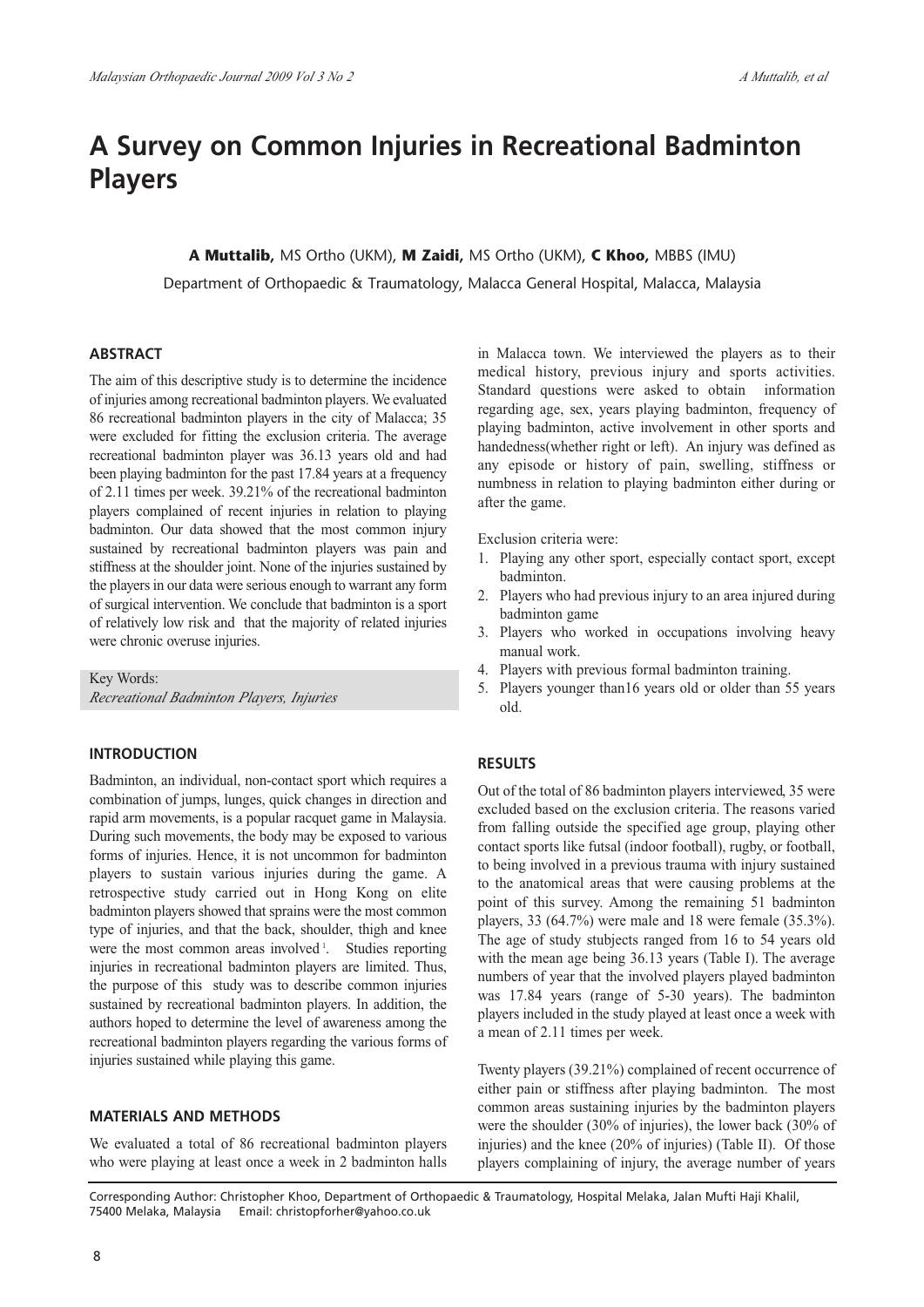| Age range | <b>Number of players</b> |
|-----------|--------------------------|
| $16 - 25$ | 11                       |
| $26 - 35$ | 10                       |
| $36 - 45$ | 15                       |
| 46 - 55   | 15                       |

**Table I:** Age Distribution of Badminton Players

**Table II:** Anatomical Areas Involved In Injuries Due To Badminton

| <b>Anatomical Areas</b> | Number of players with injures |
|-------------------------|--------------------------------|
| Shoulder                |                                |
| <b>Back</b>             |                                |
| Knee                    |                                |
| Ankle                   |                                |
| Elbow                   |                                |

|  |  |  |  |  |  |  | Table III: Common Reasons for Injuries in Badminton |
|--|--|--|--|--|--|--|-----------------------------------------------------|
|--|--|--|--|--|--|--|-----------------------------------------------------|

| <b>Reasons For Injuries</b> | <b>Number of Players</b> | <b>Percentage of Players</b> |
|-----------------------------|--------------------------|------------------------------|
| Inadequate warm up          | 16                       | 80%                          |
| Over playing                | 10                       | 50%                          |
| Inappropriate technique     |                          | 10%                          |

| <b>Table IV:</b> Ways to Prevent Injuries in Badminton |                          |                              |  |  |  |
|--------------------------------------------------------|--------------------------|------------------------------|--|--|--|
| <b>Ways To Prevent Injuries</b>                        | <b>Number Of Players</b> | <b>Percentage Of Players</b> |  |  |  |
| Adequate warm up                                       | 14                       | 70%                          |  |  |  |
| Adequate rest between matches                          |                          | 45%                          |  |  |  |
| Wear supportive quards                                 |                          | 40%                          |  |  |  |
| Learning appropriate technique                         |                          | 15%                          |  |  |  |

that they had been playing badminton was 19.85 years. The mean age of these injured players was 44.35 years. The average number of years that those players without injury complaints had been playing badminton was 9.68 years. The mean age of these uninjured players was 31.90 years. Those who complained of recent injuries played an average of 2.35 times per week compared to those without complaint of injuries who played only 2.03 times per week. 17 players complained of pain to the anatomical areas involved. Eight players complained of stiffness after playing badminton. The most common reasons given by the players for the injuries were inadequate warm up (80%) followed by over-playing or over-stress (50%) (Table III).

Seventy per cent of the players regularly warmed up before playing. Forty-five per cent of the players reported resting adequately in between matches. Forty-five per cent wore protective guards such as knee or ankle guards to prevent injury. Fifteen per cent of the badminton players in the study stated they had adequate training in badminton techniques. (Table IV).

Each of the 6 players who complained of shoulder injury attributed their injuries to shoulder movements performed during smashing and lobbing. All those who complained of back pain thought that their injuries were due to movements affecting the lower back region while performing manoeuvres like retrieving drop shots, retrieving sideline smashes and sudden rotational movement while changing direction. Three out of the 4 players who complained of knee injury thought that their injuries were caused by movements stressing the knee joint that occurred while retrieving drop shots at the front of the court. Seventeen out of the 20 players with injuries (85%) sought treatment for the injuries sustained while the remaining (15%) simply took a period of rest to relieve the symptoms. The common modes of treatment sought by the badminton players to relieve their symptoms from injuries were: topical analgesic (55%); consumption of oral analgesic (40%); and/or, wearing protective guards (40%). All the badminton players in the study perceived the following as the appropriate attire for badminton: sport shirts, sport shorts, socks, proper court shoes with or without knee/ankle guards. All dressed appropriately while playing badminton.

# **DISCUSSION**

The mean age of recreational badminton players in our study was 36.13 years old and the mean duration that they'd played badminton was 17.84 years. At 36 years of age, a professional player would usually have retired or might have become a coach. All players in the study wore appropriate attire every time they participated in a badminton game. This was an important measure in the prevention of injuries in badminton because improper attire, especially the wrong type of shoes, could have caused incidental injuries in instances where the attire or shoe was ill fitting or inappropriately structured for the sport. A study by Jørgensen and Winge suggested that badminton shoes with a higher heel, equipped with shock absorption and a stiffer anatomically fitting heel counter may reduce the risk of badminton injuries<sup>2</sup>.

We note that 39.21% of the recreational badminton players complained of recent injuries sustained either during or after the game. These injuries mainly caused pain and stiffness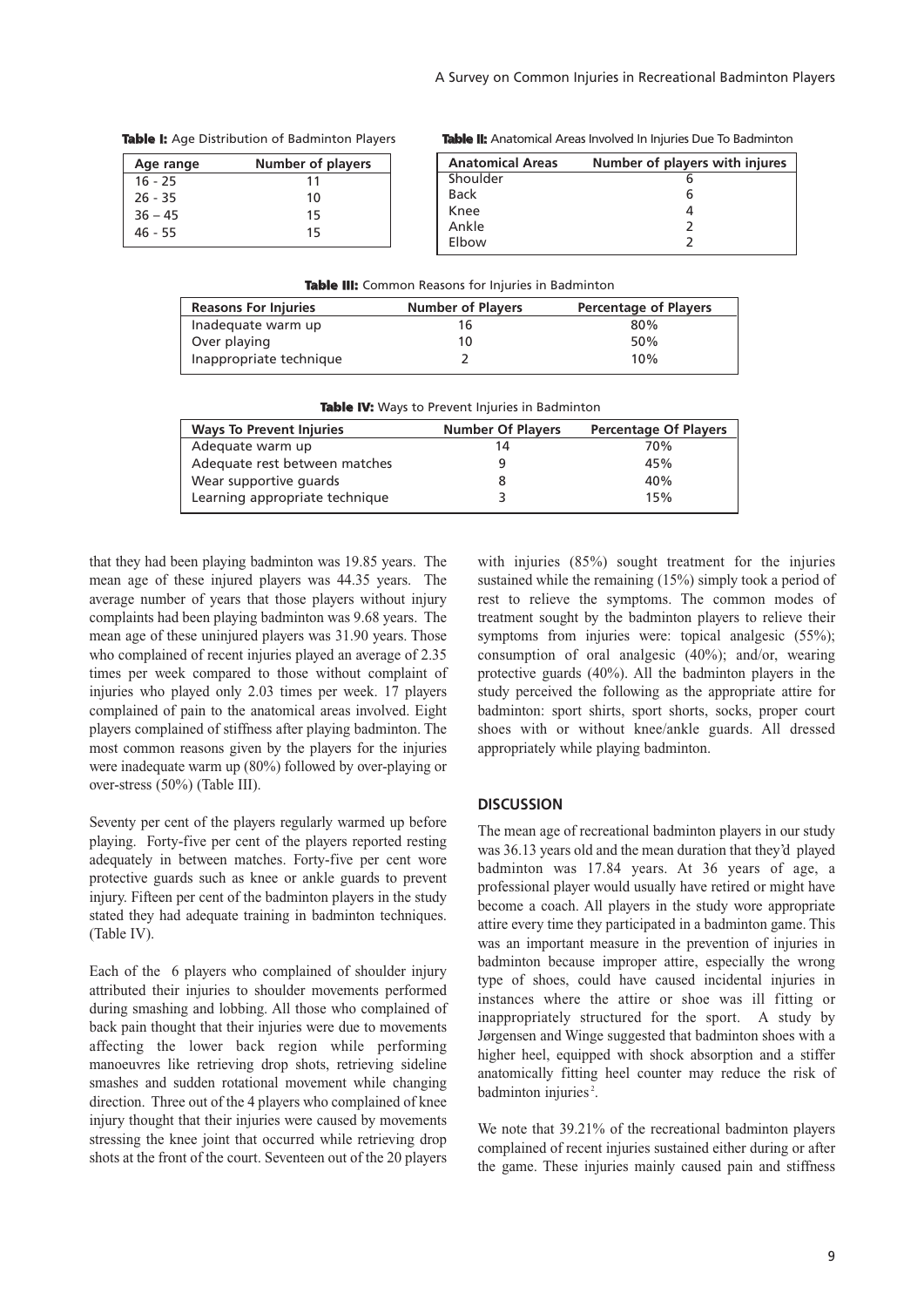which, in all the cases, was not severe enough to require any form of surgical interventions. This was consistent with the findings from a study in Denmark on injuries in badminton players wherein it was reported that most injuries in badminton are minor<sup>3</sup>. The anatomical areas most often involved in these injuries were the shoulder, low back and the knee, consistent with the findings from the study from Hong Kong in 2007<sup>1</sup>. Another study carried out in Umea, Sweden also reported that about half of the recreational players had previous or ongoing shoulder pain<sup>4</sup>. All sujects in the current study with shoulder injuries were certain that abduction, internal and external rotation of the shoulder joint during lobbing and smashing were the cause of the injury. The presence of underlying subacromial impingement may have contributed towards this type of injury although no formal clinical diagnosis was available.

Most players with back pain or stiffness related their injuries to rotational movement of the back while retrieving sideline smashes, retrieving drop shots and/or making sudden changes in direction. We also found that all of the injuries in our study were intrinsic in nature, such as that sustained during actions in retrieving, smashing or stroking. No injuries were caused by extrinsic factors like that of collision between the players, knocking against structures around the court, or contact with the badminton racquets or shuttlecocks. This finding is consistent with that reported by Hensley and Paup in 1979<sup>5</sup>.

Almost all of the badminton players with injuries sought treatment and the most common modes of treatment were the use of topical analgesics, oral analgesics and wearing protective guards. None of the players were offered surgical interventions for their injuries. Hence, badminton is a sport of relatively low risk and its related injuries are generally dominated by chronic overuse injuries 3, 5-7. Adequate warm up may have reduced the risk of injury. Seventy per cent of study subjects with recent injuries believed that their injuries may have been avoided if they have warmed up adequately (Table IV), a results supported by Chard and Lachmann who concluded that poor warm-up was a common factor for injuries sustained in racquet sports<sup>8</sup>.

# **CONCLUSION**

The most common injuries sustained by recreational badminton players were shoulder and back injuries. Most of the injuries are not serious enough to warrant any form of surgical intervention. Most badminton players were knowledgeable about the appropriate ways to prevent these injuries. In general, badminton is a sport of relatively low risk and its related injuries are generally chronic overuse injuries.